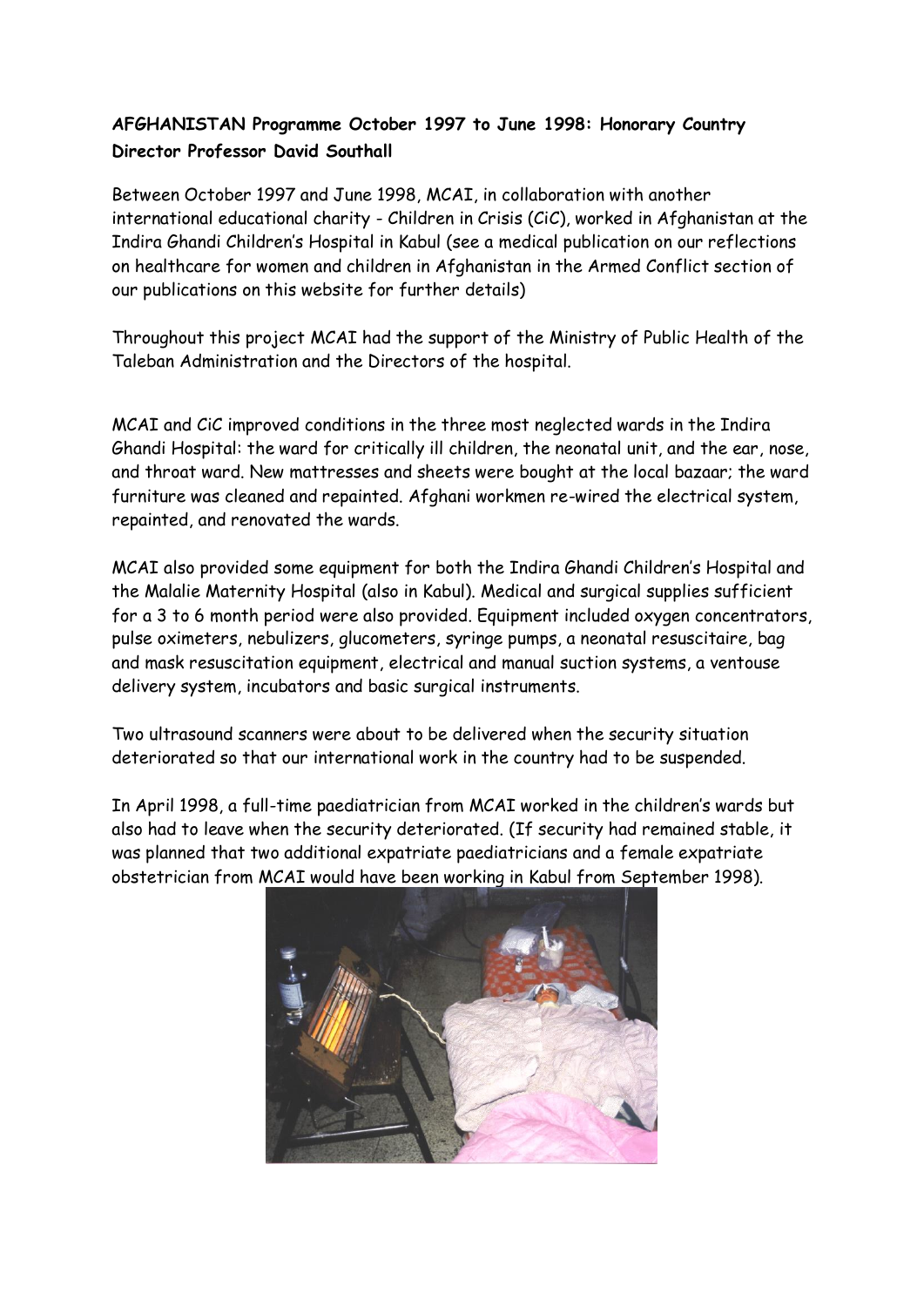*Only heating in the neonatal ward in the hospital*



*Infant in an incubator designed for animals (not working)*